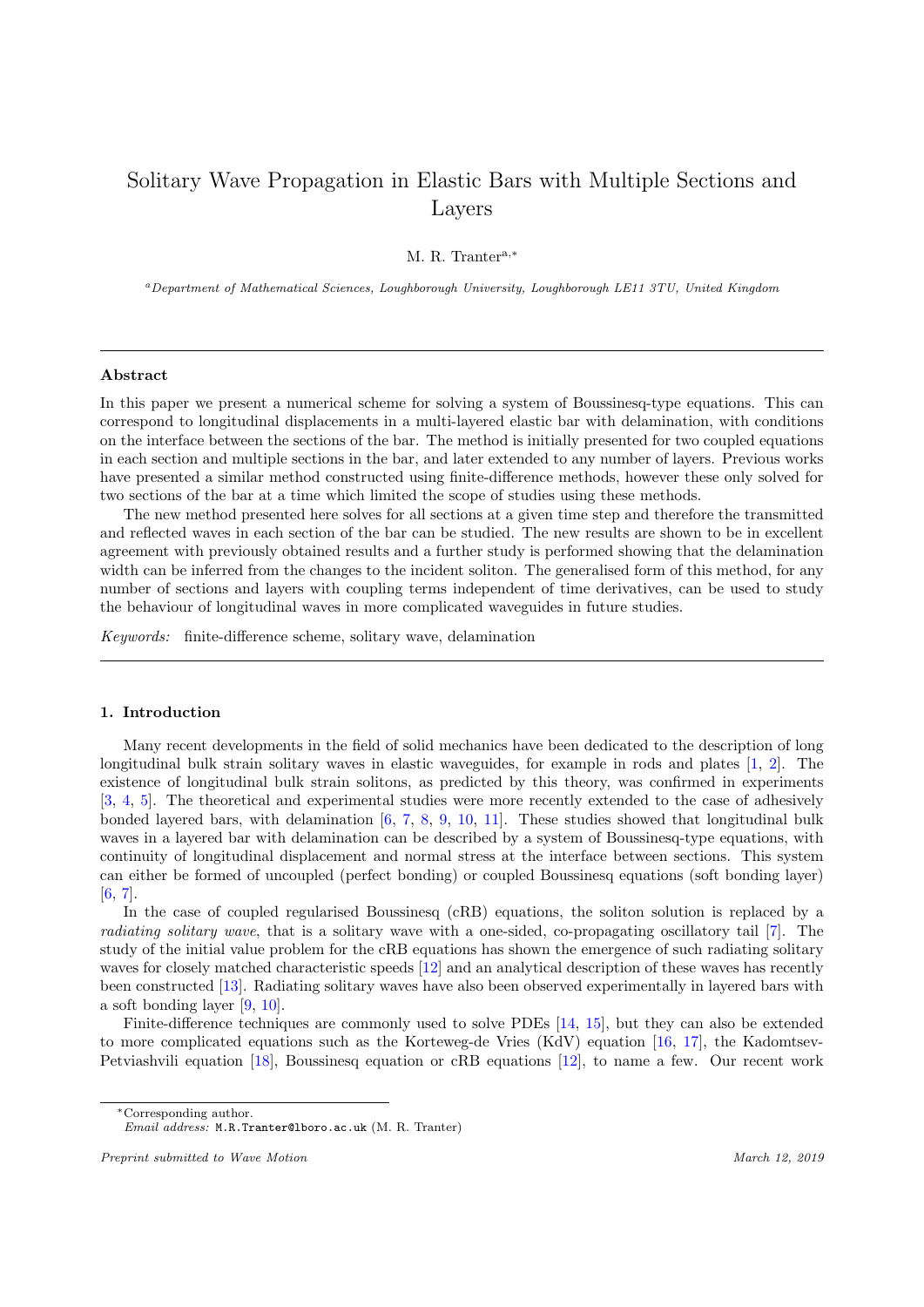involved the development of a finite-difference approach to solve the wave scattering problem for Boussinesqtype and cRB equations, and describe the transmission and reflection of strain solitary waves that are generated [\[19,](#page-13-2) [20\]](#page-13-3). These methods were limited by the requirement that the developed numerical scheme can only solve for two sections of the bar at a time, resulting in a moving calculation window. The aim of this paper is to describe an extension to the numerical method outlined in [\[19,](#page-13-2) [20\]](#page-13-3), for the case when there are three or more sections in the bar. This extension removes the requirement that sections have to be of sufficient length so that the solution can be fully contained in a single section at a given time.

The paper is structured as follows. In Section [2](#page-1-0) we overview the previous approach to solving such a system of equations and outline the new method for a bar with  $M$  sections and a soft bond between the layers i.e. the longitudinal displacements are described by cRB equations in the bonded sections and uncoupled Boussinesq equations in the delaminated sections. This can be adjusted to the case of a perfectly bonded bar by appropriately modifying coefficients (see [\[6,](#page-12-5) [19\]](#page-13-2)). In Section [3](#page-7-0) we test the method for various configurations of the layered structure and compare the result of these calculations to previously obtained results for comparison. This approach is then compared to the results for a finite delamination in [\[20\]](#page-13-3) where only the semi-analytical method was used due to the previous limitations of the direct numerical method. The case of a finite delamination in a perfectly bonded bar is also studied. In Section [4](#page-11-0) we conclude our discussions.

## <span id="page-1-0"></span>2. Numerical Method for a Bonded Bar With M Sections

<span id="page-1-1"></span>A model for the longitudinal displacement in a layered bar with a soft bond between the layers was derived in [\[7\]](#page-12-6), where it was shown that the displacements are governed by cRB equations. This configuration was studied in [\[20,](#page-13-3) [21\]](#page-13-4) for a semi-infinite or finite delamination, using the numerical method outlined in [\[19\]](#page-13-2). The numerical scheme derived in [\[19\]](#page-13-2) and used in [\[20\]](#page-13-3) is applicable to two sections of a layered structure, however it can be used to find the solution for a bar of three or more sections, as done in these papers, with some conditions. Let us consider a bar with three sections, such as the one in Figure [1,](#page-1-1) where the domains are  $\Omega_1 = [-L_1, 0], \Omega_2 = [0, x_a]$  and  $\Omega_3 = [x_a, L_2]$ . Note that the longitudinal direction is denoted by x.



Figure 1: Two-layered bar with three sections, including a finite delamination at  $0 < x < x_a$ .

In [\[20\]](#page-13-3) we initially computed the solution in  $\Omega_1$  and  $\Omega_2$  with two constraints: that the solitary wave has not reached the boundary between the second and third sections at  $x_a$ , and that the waves reflected from the interface at  $x = 0$  have not reflected back from  $x = -L_1$  and entered the second domain again at  $x = 0$ . A similar approach is then followed for the solution in  $\Omega_2$  and  $\Omega_3$ , where we choose an appropriate time so that the waves in  $\Omega_2$  have not reflected from the boundary  $x = x_a$  and reached the boundary at  $x = 0$ .

The method therefore has a limitation; if the solution is not localised, then we cannot compute the solution for all three sections without losing some information from the solution. In the case of a short finite delamination, the solution is unlikely to be fully contained in this section at any time and therefore some information will be lost when the calculation window is moved. We aim to rectify this restriction.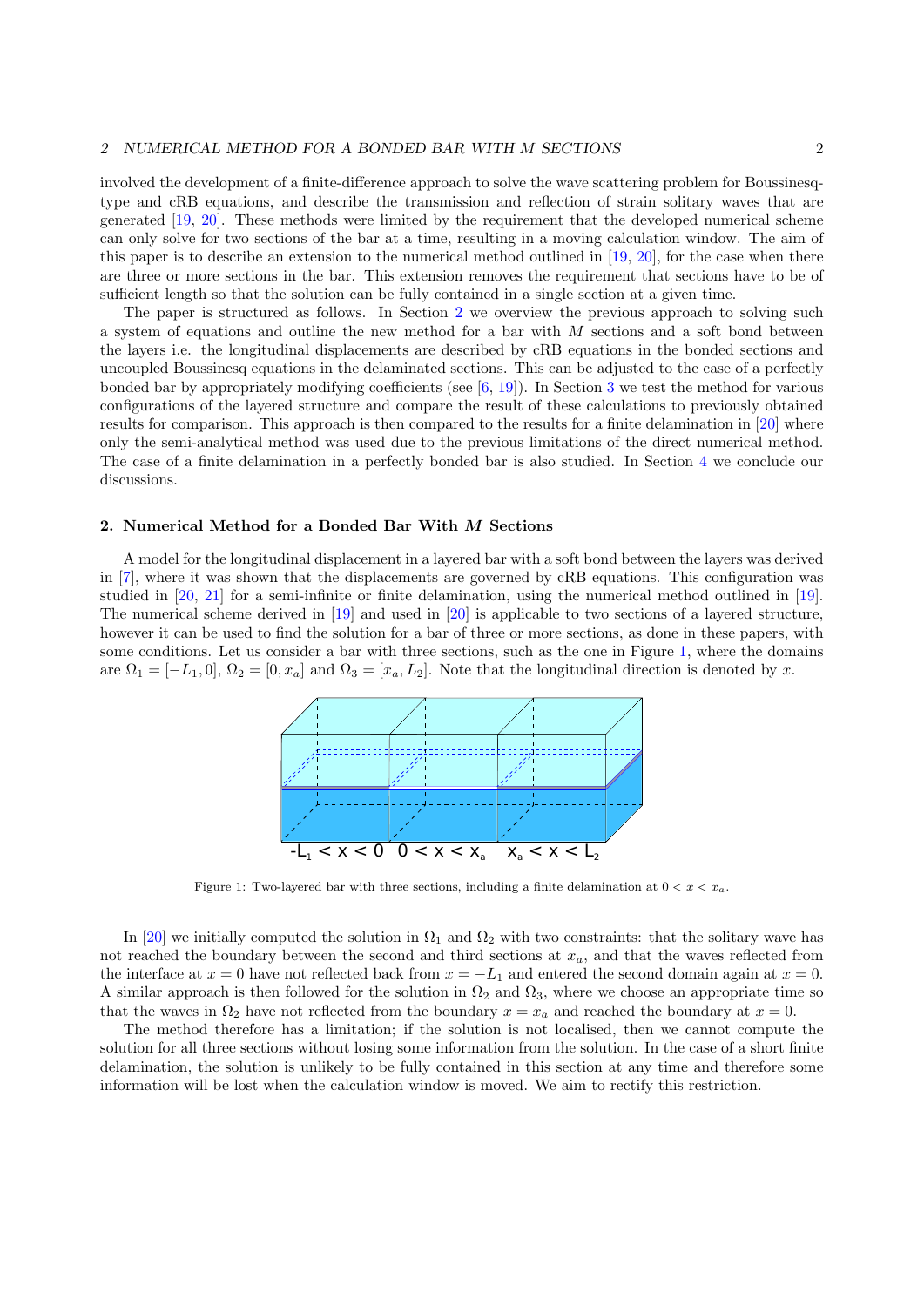#### <span id="page-2-4"></span>2.1. Two-Layered Bar

Let us consider the system of cRB equations defined in [\[20\]](#page-13-3), modelling a two-layered bar with a soft bond between the layers. In this case we have either cRB equations (in bonded sections) or uncoupled Boussinesq equations (in delaminated areas) in each section. To simplify the notation, we will assume that we have cRB equations in each section. We note that the matching at the interfaces is the same regardless of the equation type and therefore this generalisation is valid. This allows us to write the equations in each section in the following convenient form:

<span id="page-2-0"></span>
$$
u_{tt}^{(l)} - u_{xx}^{(l)} = 2\epsilon \left[ -6u_x^{(l)} u_{xx}^{(l)} + u_{ttx}^{(l)} - \delta_l \left( u^{(l)} - w^{(l)} \right) \right],
$$
  
\n
$$
w_{tt}^{(l)} - c_l^2 w_{xx}^{(l)} = 2\epsilon \left[ -6\alpha_l w_x^{(l)} w_{xx}^{(l)} + \beta_l w_{ttx}^{(l)} + \gamma_l \left( u^{(l)} - w^{(l)} \right) \right], \quad x_{l-1} < x < x_l,
$$
\n
$$
(1)
$$

where u and w are the longitudinal displacements in the upper and lower layers respectively,  $x_l$  is the position of the interface between the sections, and we have  $l = 1, \ldots, M$  sections. We have the coefficients  $\alpha_l$ ,  $\beta_l$ ,  $c_l$  and coupling constant  $\gamma_l$  in the lower layers, and we have assumed that the only unknown constant in the upper layer is the coupling constant  $\delta_l$ , which can be achieved through a rescaling of parameters. The scheme could be written for general coefficients in each layer however this would result in a more complicated notation being required.

Here we have assumed that the coefficients  $\alpha_l, \beta_l, c_l$  can differ between sections. Therefore we introduce the subscript notation for coefficients, identifying the section where each coefficient is applied. The small wave parameter,  $\epsilon$ , is the same in all sections. We have continuity of longitudinal displacement,

<span id="page-2-2"></span><span id="page-2-1"></span>
$$
u^{(l)}|_{x=x_l} = u^{(l+1)}|_{x=x_l}, \qquad \qquad w^{(l)}|_{x=x_l} = w^{(l+1)}|_{x=x_l}, \qquad \qquad l=1,\ldots,M-1,\tag{2}
$$

and continuity of normal stress at the interface between the sections,

$$
u_x^{(l)} + 2\epsilon \left[ -3\left(u_x^{(l)}\right)^2 + u_{ttx}^{(l)} \right]_{x=x_l} = u_x^{(l+1)} + 2\epsilon \left[ -3\left(u_x^{(l+1)}\right)^2 + u_{ttx}^{(l+1)} \right]_{x=x_l},
$$
  

$$
c_l^2 w_x^{(l)} + 2\epsilon \left[ -3\alpha_l \left(w_x^{(l)}\right)^2 + \beta_l w_{ttx}^{(l)} \right]_{x=x_l} = c_{l+1}^2 w_x^{(l+1)} + 2\epsilon \left[ -3\alpha_{l+1} \left(w_x^{(l+1)}\right)^2 + \beta_{l+1} w_{ttx}^{(l+1)} \right] \Big|_{x=x_l}, \quad (3)
$$

for  $l = 1, \ldots, M-1$ . To solve the equation system [\(1\)](#page-2-0) - [\(3\)](#page-2-1), we make use of central difference approximations in both space and time. Let us first discretise each domain  $[x_{l-1}, x_l] \times [0, T]$  into a grid with spatial discretisation  $h_l = \Delta x$  and temporal discretisation  $\kappa = \Delta t$ . Note here that the spatial discretisation  $h_l$  can differ across sections of the bar, allowing for an adaptive method to be applied so that a complex solution in one section can be computed with a finer mesh and a sparse mesh can be used when the solution is simpler. The number of points in each domain is given by  $N_l = (x_l - x_{l-1})/h_l$  and we have  $i = 0, 1, ..., N_l$  in each section. The analytical solution  $u^{(l)}(x,t)$  is approximated by the exact solution of the finite-difference scheme  $u^{(l)}(ih_l, j\kappa)$ , denoted  $u_{i,j}^{(l)}$ . Substituting the central difference approximations into [\(1\)](#page-2-0) gives a system of tridiagonal equations, of the form

<span id="page-2-3"></span>
$$
-2\epsilon u_{i+1,j+1}^{(l)} + (4\epsilon + h_l^2) u_{i,j+1}^{(l)} - 2\epsilon u_{i-1,j+1}^{(l)} = (\kappa^2 - 4\epsilon) \left( u_{i+1,j}^{(l)} - 2u_{i,j}^{(l)} + u_{i-1,j}^{(l)} \right) + 2h_l^2 u_{i,j}^{(l)} - \frac{6\epsilon \kappa^2}{h_l} \left[ \left( u_{i+1,j}^{(l)} \right)^2 - \left( u_{i-1,j}^{(l)} \right)^2 - 2u_{i+1,j}^{(l)} u_{i,j}^{(l)} + 2u_{i,j}^{(l)} u_{i-1,j}^{(l)} \right) - 2\epsilon \delta_l h_l^2 \kappa^2 \left( u_{i,j}^{(l)} - w_{i,j}^{(l)} \right) + 2\epsilon u_{i+1,j-1}^{(l)} - \left( 4\epsilon + h_l^2 \right) u_{i,j-1}^{(l)} + 2\epsilon u_{i-1,j-1}^{(l)}, \tag{4}
$$

and

$$
-2\epsilon\beta_l w_{i+1,j+1}^{(l)} + (4\epsilon\beta_l + h_l^2) w_{i,j+1}^{(l)} - 2\epsilon\beta_l w_{i-1,j+1}^{(l)} = (\kappa^2 c_l^2 - 4\epsilon\beta_l) \left( w_{i+1,j}^{(l)} - 2w_{i,j}^{(l)} + w_{i-1,j}^{(l)} \right) + 2h_l^2 w_{i,j}^{(l)}
$$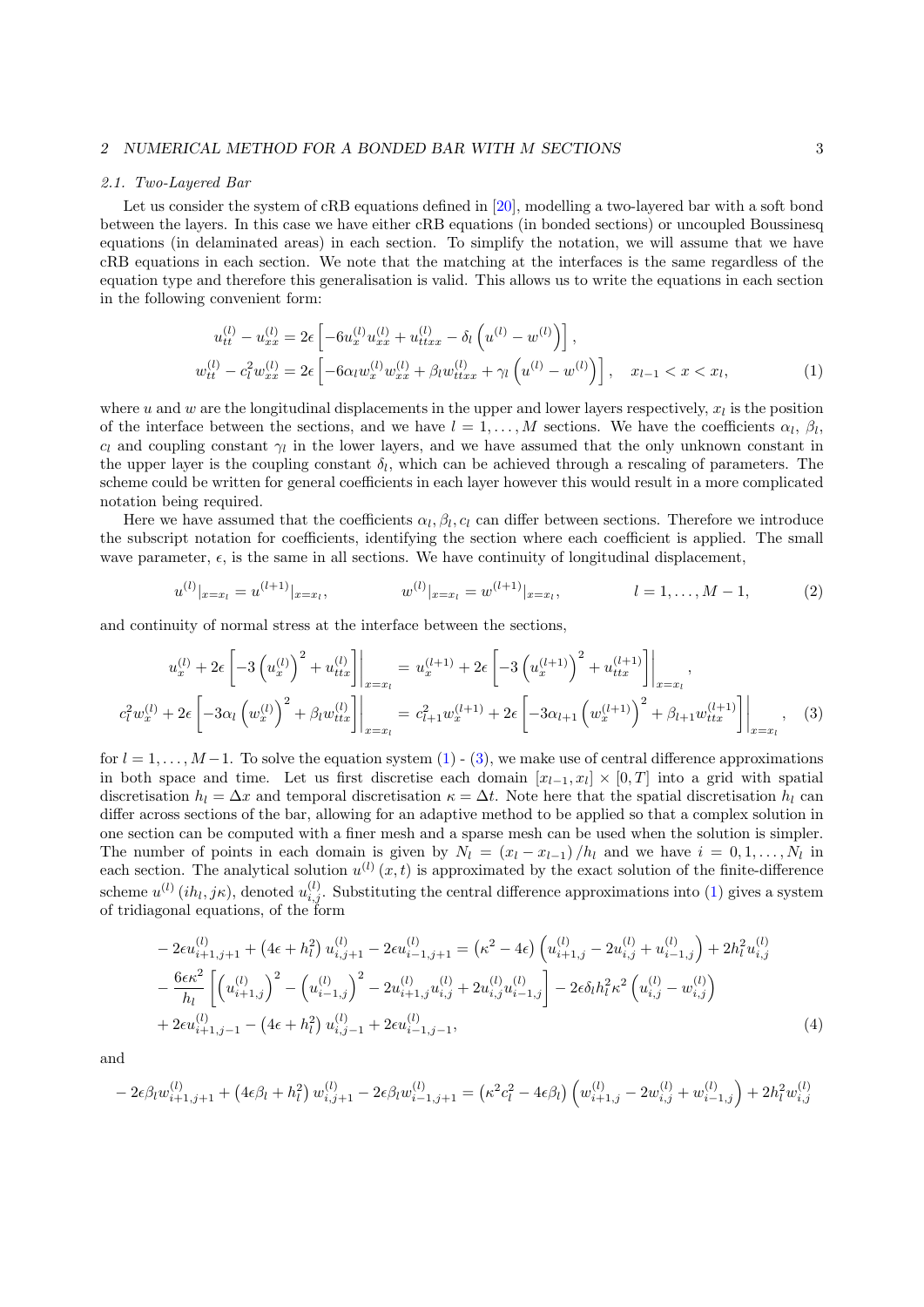$$
-\frac{6\epsilon\alpha_l\kappa^2}{h_l}\left[\left(w_{i+1,j}^{(l)}\right)^2 - \left(w_{i-1,j}^{(l)}\right)^2 - 2w_{i+1,j}^{(l)}w_{i,j}^{(l)} + 2w_{i,j}^{(l)}w_{i-1,j}^{(l)}\right] + 2\epsilon\gamma_l h_l^2\kappa^2\left(u_{i,j}^{(l)} - w_{i,j}^{(l)}\right) + 2\epsilon\beta_l w_{i+1,j-1}^{(l)} - \left(4\epsilon\beta_l + h_l^2\right)w_{i,j-1}^{(l)} + 2\epsilon\beta_l w_{i-1,j-1}^{(l)}, \quad l = 1,\ldots,M,
$$
\n(5)

for  $u_{i,j}$  and  $w_{i,j}$  respectively. The condition for continuity of longitudinal displacement [\(2\)](#page-2-2) becomes

<span id="page-3-2"></span>
$$
u_{N_l,j+1}^{(l)} = u_{0,j+1}^{(l+1)} \quad \text{and} \quad w_{N_l,j+1}^{(l)} = w_{0,j+1}^{(l+1)}, \quad l = 1, \dots, M-1. \tag{6}
$$

In continuity condition [\(3\)](#page-2-1) we make use of the central difference approximations and introduce "ghost points" of the form  $u_{N_l+1,j+1}^{(l)}$ ,  $u_{-1,j+1}^{(l+1)}$ ,  $w_{N_l+1,j+1}^{(l)}$  and  $w_{-1,j+1}^{(l+1)}$ , so [\(3\)](#page-2-1) becomes

$$
h_{lk}^{2} \left( u_{N_{l}+1,j+1}^{(l)} - u_{N_{l}-1,j+1}^{(l)} \right) - 3\kappa^{2} \epsilon \left[ \left( u_{N_{l}+1,j+1}^{(l)} \right)^{2} + \left( u_{N_{l}-1,j+1}^{(l)} \right)^{2} - 2u_{N_{l}+1,j+1}^{(l)} u_{N_{l}-1,j+1}^{(l)} \right] + 2h_{l} \epsilon \left( 2u_{N_{l}+1,j+1}^{(l)} - 2u_{N_{l}-1,j+1}^{(l)} - 5u_{N_{l}+1,j}^{(l)} + 5u_{N_{l}-1,j}^{(l)} + 4u_{N_{l}+1,j-1}^{(l)} - 4u_{N_{l}-1,j-1}^{(l)} - u_{N_{l}+1,j-2}^{(l)} + u_{N_{l}-1,j-2}^{(l)} \right) = \frac{h_{l}^{2}}{h_{l+1}} \kappa^{2} \left( u_{1,j+1}^{(l+1)} - u_{-1,j+1}^{(l+1)} \right) - 3\frac{h_{l}^{2}}{h_{l+1}^{2}} \kappa^{2} \epsilon \left[ \left( u_{1,j+1}^{(l+1)} \right)^{2} + \left( u_{-1,j+1}^{(l+1)} \right)^{2} - 2u_{1,j+1}^{(l+1)} u_{-1,j+1}^{(l+1)} \right] + 2\frac{h_{l}^{2}}{h_{l+1}} \epsilon \left( 2u_{1,j+1}^{(l+1)} - 2u_{-1,j+1}^{(l+1)} - 5u_{1,j}^{(l+1)} + 5u_{-1,j}^{(l+1)} + 4u_{1,j-1}^{(l+1)} - 4u_{-1,j-1}^{(l+1)} - u_{1,j-2}^{(l+1)} + u_{-1,j-2}^{(l+1)} \right), \tag{7}
$$

and

$$
h_{lk}^{2}c_{l}^{2}\left(w_{N_{l}+1,j+1}^{(l)}-w_{N_{l}-1,j+1}^{(l)}\right)-3\kappa^{2}\epsilon\alpha_{l}\left[\left(w_{N_{l}+1,j+1}^{(l)}\right)^{2}+\left(w_{N_{l}-1,j+1}^{(l)}\right)^{2}-2w_{N_{l}+1,j+1}^{(l)}w_{N_{l}-1,j+1}^{(l)}\right] +2h_{l}\epsilon\beta_{l}\left(2w_{N_{l}+1,j+1}^{(l)}-2w_{N_{l}-1,j+1}^{(l)}-5w_{N_{l}+1,j}^{(l)}+5w_{N_{l}-1,j}^{(l)}+4w_{N_{l}+1,j-1}^{(l)}-4w_{N_{l}-1,j-1}^{(l)}-w_{N_{l}+1,j-2}^{(l)}+w_{N_{l}-1,j-2}^{(l)}\right) =\frac{h_{l}^{2}}{h_{l+1}}\kappa^{2}c_{l+1}^{2}\left(w_{1,j+1}^{(l+1)}-w_{-1,j+1}^{(l+1)}\right)-3\frac{h_{l}^{2}}{h_{l+1}^{2}}\kappa^{2}\epsilon\alpha_{l+1}\left[\left(w_{1,j+1}^{(l+1)}\right)^{2}+\left(w_{-1,j+1}^{(l+1)}\right)^{2}-2w_{1,j+1}^{(l+1)}w_{-1,j+1}^{(l+1)}\right] +2\frac{h_{l}^{2}}{h_{l+1}}\epsilon\beta_{l+1}\left(2w_{1,j+1}^{(l+1)}-2w_{-1,j+1}^{(l+1)}-5w_{1,j}^{(l+1)}+5w_{-1,j}^{(l+1)}+4w_{1,j-1}^{(l+1)}-4w_{-1,j-1}^{(l+1)}-w_{1,j-2}^{(l+1)}+w_{-1,j-2}^{(l+1)}\right),
$$
\n(8)

for u and w respectively, and for  $l = 1, \ldots, M - 1$ . We assume that the bar is not deformed at both ends so that we can enforce zero strain, i.e.  $u_x = 0$  at  $x = x_0$  and  $x = x_M$ , and similarly for w. Applying a central difference approximation to this condition, we have

<span id="page-3-3"></span><span id="page-3-1"></span>
$$
u_{1,j+1}^{(1)} = u_{-1,j+1}^{(1)} \quad \text{and similarly} \quad u_{N_M+1,j+1}^{(M)} = u_{N_M-1,j+1}^{(M)},\tag{9}
$$

and equivalent relations for w. This numerical method is an implicit, fully-discrete finite-difference scheme and, as second-order finite-difference approximations are used everywhere, the scheme is second-order in both space and time. The truncation error and stability of the finite-difference scheme for the coupled Boussinesq equations was discussed in [\[12\]](#page-12-11) and the accuracy was controlled by monitoring conserved quantities.

We note that the discretisation used for the terms  $u_{ttx}$  and  $w_{ttx}$  in [\(3\)](#page-2-1) is different to the one used in [\[19\]](#page-13-2). The discretisation used in [\[19\]](#page-13-2) is not second order and therefore the scheme in that paper is not second order. The new scheme presented here used a second-order finite-difference approximation for these mixed derivatives to ensure that the scheme is second-order in time. This will lead to a small difference between the results in [\[19,](#page-13-2) [20\]](#page-13-3) and the results generated using the new method presented here. In Section [3](#page-7-0) we show

<span id="page-3-0"></span>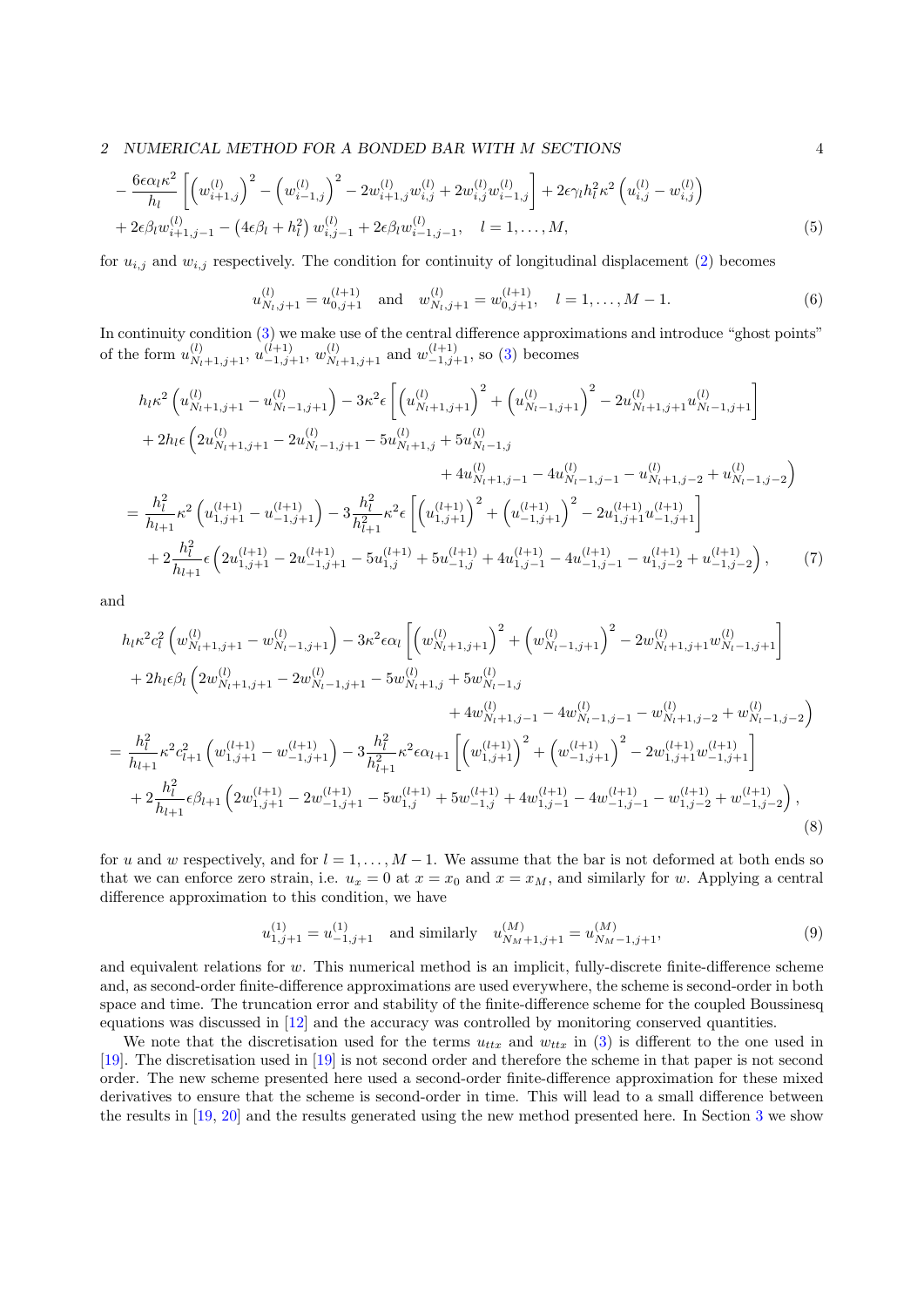that the difference is negligible.

Let us denote the right-hand side of [\(4\)](#page-2-3) as  $f_i^{(l)}$  and the right-hand side of [\(5\)](#page-3-0) as  $g_i^{(l)}$ , for the appropriate values of i, to simplify notation in the subsequent work. At this point we diverge from the method presented in  $[19, 20]$  $[19, 20]$  $[19, 20]$ . In each domain, defined by l, we have two ghost points: one at the left boundary and one at the right boundary. The exceptions are the first and M-th domain, where we do not have a ghost point on the left-hand side of the first domain and the right-hand side of the  $M$ -th domain. We apply the relations defined in [\(9\)](#page-3-1) in these special domains to obtain a tridiagonal system. Before we write these matrices for each section, we rearrange at the boundaries between sections, for each layer, to obtain

$$
\tilde{f}_{0}^{(l)} = f_{0}^{(l)} + 2\epsilon u_{-1,j+1}^{(l)}, \qquad \qquad \tilde{f}_{N_{l}}^{(l)} = f_{N_{l}}^{(l)} + 2\epsilon u_{N_{l}+1,j+1}^{(l)}, \n\tilde{g}_{0}^{(l)} = g_{0}^{(l)} + 2\epsilon \beta_{l} w_{-1,j+1}^{(l)}, \qquad \qquad \tilde{g}_{N_{l}}^{(l)} = g_{N_{l}}^{(l)} + 2\epsilon \beta_{l} w_{N_{l}+1,j+1}^{(l)}.
$$
\n(10)

We can now write  $(4)$  in matrix form for each l, with two exceptional cases at the boundary. We will write the matrices for w, and the matrices for u can be formed by setting  $\alpha_l = \beta_l = c_l = 1$ ,  $\gamma_l = -\delta_l$  and  $f_i = g_i$ . Therefore, in the first section, we have for  $i = 0, \ldots, N_1$ ,

<span id="page-4-1"></span>
$$
\begin{pmatrix}\n4\epsilon\beta_1 + h^2 & -4\epsilon\beta_1 & & & \\
-2\epsilon\beta_1 & 4\epsilon\beta_1 + h^2 & -2\epsilon\beta_1 & & \\
& \ddots & \ddots & \ddots & \\
& & -2\epsilon\beta_1 & 4\epsilon\beta_1 + h^2 & -2\epsilon\beta_1 & \\
& & & -2\epsilon\beta_1 & 4\epsilon\beta_1 + h^2\n\end{pmatrix}\n\begin{pmatrix}\nw_{0,j+1}^{(1)} \\
w_{1,j+1}^{(1)} \\
\vdots \\
w_{N_1-1,j+1}^{(1)} \\
\vdots \\
w_{N_1,j+1}^{(1)}\n\end{pmatrix} = \begin{pmatrix}\ng_0^{(1)} \\
g_1^{(1)} \\
\vdots \\
g_{N_1-1}^{(1)} \\
\vdots \\
g_{N_1}^{(1)}\n\end{pmatrix}
$$
\n(11)

Similarly for the final section we have, for  $i = 0, \ldots, N_M$ ,

<span id="page-4-3"></span>
$$
\begin{pmatrix}\n4\epsilon\beta_{M} + h^{2} & -2\epsilon\beta_{M} & & \\
-2\epsilon\beta_{M} & 4\epsilon\beta_{M} + h^{2} & -2\epsilon\beta_{M} & & \\
& \ddots & \ddots & \ddots & \\
& & -2\epsilon\beta_{M} & 4\epsilon\beta_{M} + h^{2} & -2\epsilon\beta_{M} & \\
& & & -4\epsilon\beta_{M} & 4\epsilon\beta_{M} + h^{2}\n\end{pmatrix}\n\begin{pmatrix}\nw_{0,j+1}^{(M)} \\
w_{1,j+1}^{(M)} \\
\vdots \\
w_{N_{M-1,j+1}}^{(M)} \\
w_{N_{M-1,j+1}}^{(M)}\n\end{pmatrix} = \begin{pmatrix}\n\tilde{g}_{0}^{(M)} \\
g_{1}^{(M)} \\
\vdots \\
g_{N_{M-1}}^{(M)}\n\end{pmatrix}.
$$
\n(12)

Finally we have the generic matrix for all other regions, for  $1 < l < M$ , which takes the form

<span id="page-4-2"></span>
$$
\begin{pmatrix}\n4\epsilon \beta_l + h^2 & -2\epsilon \beta_l & & \\
-2\epsilon \beta_l & 4\epsilon \beta_l + h^2 & -2\epsilon \beta_l & & \\
& \ddots & \ddots & \ddots & \\
& & -2\epsilon \beta_l & 4\epsilon \beta_l + h^2 & -2\epsilon \beta_l & \\
& & & -2\epsilon \beta_l & 4\epsilon \beta_l + h^2\n\end{pmatrix}\n\begin{pmatrix}\nw_{0,j+1}^{(l)} \\
w_{1,j+1}^{(l)} \\
\vdots \\
w_{N_l-1,j+1}^{(l)} \\
w_{N_l,j+1}^{(l)}\n\end{pmatrix} = \begin{pmatrix}\n\tilde{g}_0^{(l)} \\
g_1^{(l)} \\
\vdots \\
g_{N_l-1}^{(l)} \\
\tilde{g}_{N_l}^{(l)}\n\end{pmatrix}.
$$
\n(13)

We have now formed tridiagonal systems for the functions  $u$  and  $w$  and this system can be solved implicitly, in terms of the ghost points on the left boundary and right boundary, using the Thomas algorithm (e.g. [\[22\]](#page-13-5)). Therefore we can express the solution at each point in terms of the explicit solution (if no ghost points exist) and a multiplicative factor of the ghost points. We denote this as

<span id="page-4-0"></span>
$$
w_{i,j+1}^{(l)} = \phi_i^{(l)} + \psi_i^{(l)} w_{-1,j+1}^{(l)} + \omega_i^{(l)} w_{N_l+1,j+1}^{(l)},
$$
\n(14)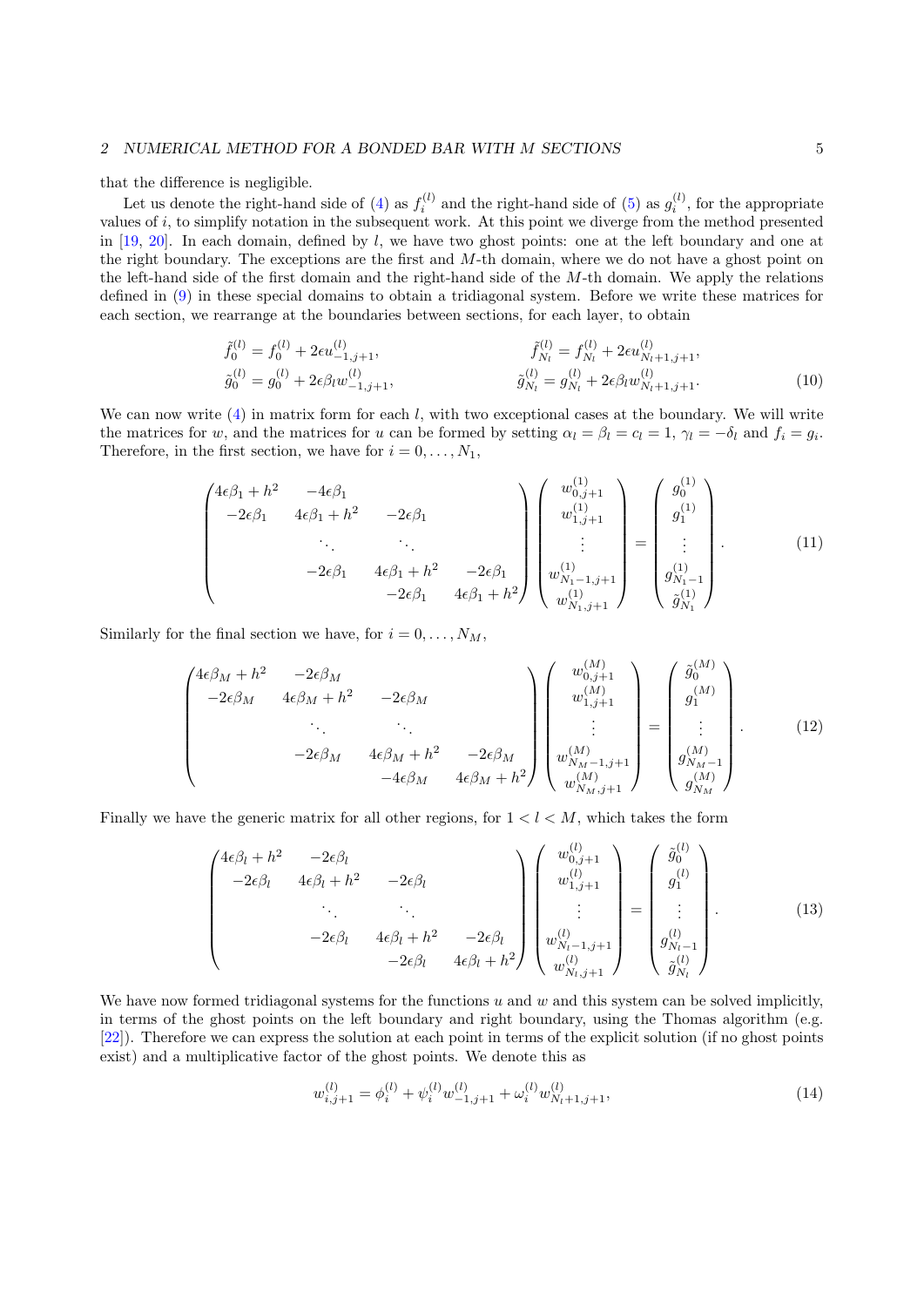and we have a similar relationship for u. We note that  $\psi_i^{(1)} = 0$  and  $\omega_i^{(M)} = 0$  as there are no ghost points on these far boundaries. At this stage we note that the conditions on the interface do not contain any coupling terms; the coupling terms only appear at the current time step in the discretisation, in the functions f and g. Therefore we can solve for the ghost points in each layer independently so we will only present the solution for  $w$ , and the solution for  $u$  can be found in a similar way.

This implicit solution  $(14)$  is then substituted into  $(6)$  and  $(8)$  to obtain a nonlinear system of equations. This is a complicated system and therefore we aim to simplify the expressions, if possible. Let us consider the matrices [\(11\)](#page-4-1) - [\(13\)](#page-4-2), which were derived using [\(4\)](#page-2-3). We can estimate the values of the coefficients  $\psi_i^{(l)}$  and i  $\omega_i^{(l)}$  using the Thomas algorithm [\[22\]](#page-13-5). Explicitly following the steps of the Thomas algorithm to determine  $w_{i,j+1}^{(l)}$  from [\(13\)](#page-4-2) (or similarly  $w_{i,j+1}^{(1)}$ ,  $w_{i,j+1}^{(M)}$  from [\(11\)](#page-4-1), [\(12\)](#page-4-3) respectively), we find that the coefficients  $\psi_i^{(l)}$ and  $\omega_i^{(l)}$  are dependent upon  $h_l$  in a complicated way, leading to a continued fraction in terms of  $h_l$ . As  $h_l$  is the step size, we are taking it to be reasonably small and therefore we can make an estimate of these coefficients by assuming  $h_l \approx 0$ . In this case we find that, for  $i = 0, \ldots, N_l$ , we have

<span id="page-5-0"></span>
$$
\psi_i^{(l)} = \frac{N_l + 1 - i}{N_l + 2}, \quad \omega_i^{(l)} = \frac{1 + i}{N_l + 2}.
$$
\n(15)

Recalling that  $N_l$  is the number of points in a given domain we see from  $(15)$  that, for a sufficiently large domain (or a sufficiently small value of  $h_l$  to increase the number of points) we have that  $\psi_{N_l}^{(l)}$  $y_{N_l}^{(l)} \approx 0$  and  $\omega_0^{(l)} \approx 0$ . Explicitly this means that the coefficient of the left ghost point in a given domain is approximately zero at the right boundary, and vice versa for the right ghost point at the left boundary. These have been calculated numerically for  $N = 50,000$  and the value at the boundary was essentially zero  $(O(10^{-300}))$ . Furthermore, it was found that the value falls below machine precision (i.e.  $O(10^{-16})$ ) when  $N = 500$ , suggesting that a value of h and the corresponding value of  $N$  can be found for most domain sizes. This allows us to simplify the problem so that we only require the solution of two equations at each interface, in terms of the ghost points introduced at this interface.

In order to obtain the equations at the interface, we use [\(6\)](#page-3-2) to express  $w_{-1,j+1}^{(l+1)}$  in terms of  $w_{N_l+1,j+1}^{(l)}$ , making use of [\(14\)](#page-4-0) to express  $w_{N_l-1,j+1}^{(l)}$  and  $w_{1,j+1}^{(l+1)}$  in terms of the ghost points. Substituting (14) into [\(6\)](#page-3-2) gives

$$
\phi_{N_l}^{(l)} + \omega_{N_l}^{(l)} w_{N_l+1,j+1}^{(l)} = \phi_0^{(l+1)} + \psi_0^{(l+1)} w_{-1,j+1}^{(l+1)},\tag{16}
$$

and therefore we have

<span id="page-5-1"></span>
$$
w_{-1,j+1}^{(l+1)} = \frac{\phi_{N_l}^{(l)} - \phi_0^{(l+1)} + \omega_{N_l}^{(l)} w_{N_l+1,j+1}^{(l)}}{\psi_0^{(l+1)}}, \quad w_{1,j+1}^{(l+1)} = \phi_1^{(l+1)} + \frac{\psi_1^{(l+1)}}{\psi_0^{(l+1)}} \left(\phi_{N_l}^{(l)} - \phi_0^{(l+1)} + \omega_{N_l}^{(l)} w_{N_l+1,j+1}^{(l)}\right). \tag{17}
$$

Substituting [\(14\)](#page-4-0) and [\(17\)](#page-5-1) into [\(8\)](#page-3-3) we obtain a quadratic equation in  $w_{N_l+1,j+1}^{(l)}$  and therefore we need to solve a quadratic equation for each boundary. Explicitly we have

$$
g_2\left(w_{N_l+1,j+1}^{(l)}\right)^2 + g_1 w_{N_l+1,j+1}^{(l)} + g_0 = 0,\tag{18}
$$

where we have

$$
g_2 = -3\kappa^2 \epsilon \alpha_l \left(\omega_{N_l-1}^{(l)} - 1\right)^2 + 3\frac{h_l^2}{h_{l+1}^2} \kappa^2 \epsilon \alpha_{l+1} \left(\frac{\omega_{N_l}^{(l)}}{\psi_0^{(l+1)}}\right)^2 \left(\psi_1^{(l+1)} - 1\right)^2,
$$
  

$$
g_1 = \left(1 - \omega_{N_l-1}^{(l)}\right) \left(h_l \kappa^2 + 4h_l \epsilon \beta_l + 6\kappa^2 \epsilon \alpha_l \phi_{N_l-1}^{(l)}\right) + 6\frac{h_l^2}{h_{l+1}^2} \kappa^2 \epsilon \alpha_{l+1} \left(\phi_{N_l}^{(l)} - \phi_0^{(l+1)}\right) \omega_{N_l}^{(l)} \left[\frac{1 - \psi_1^{(l+1)}}{\psi_0^{(l+1)}}\right]^2
$$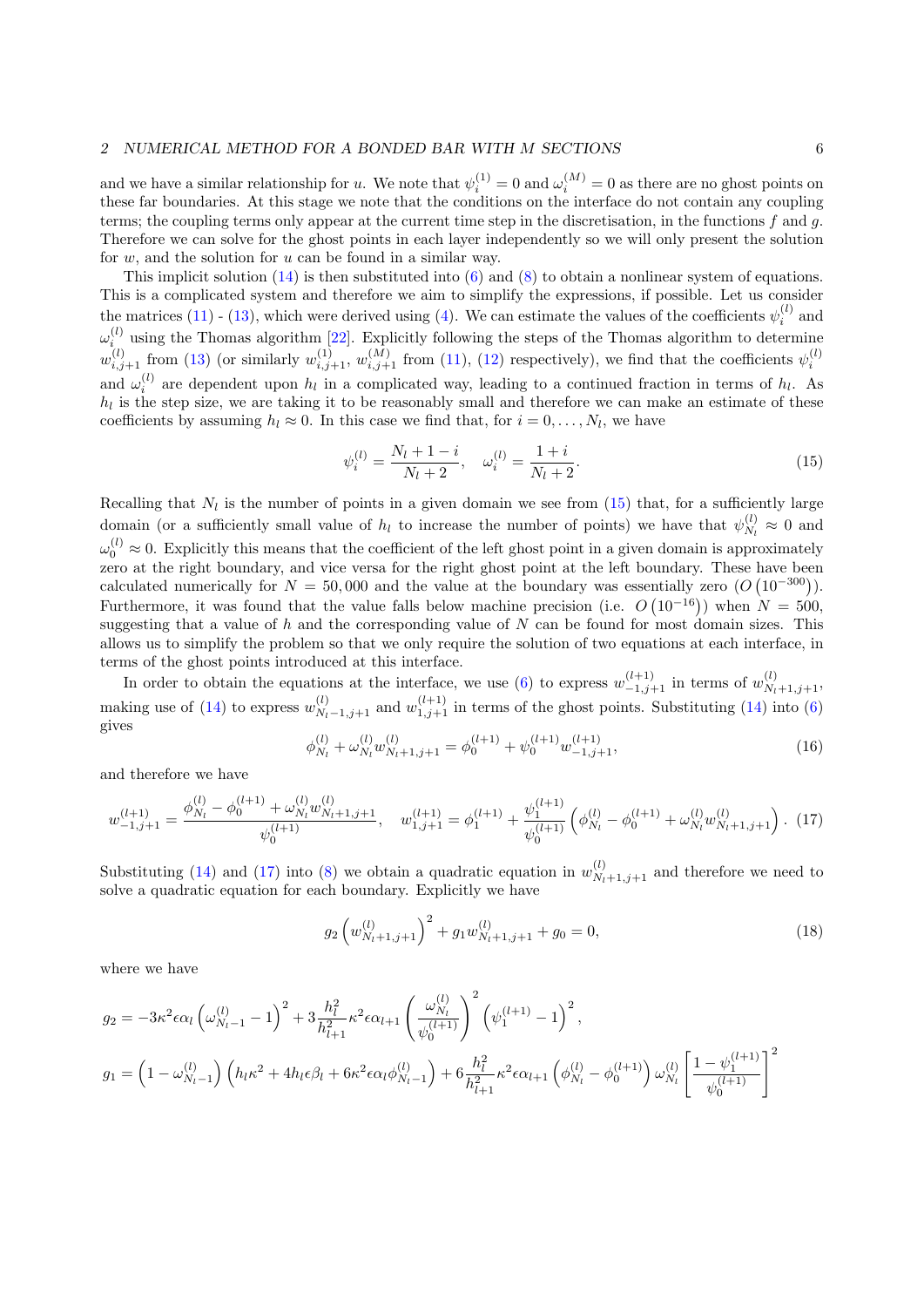$$
+\left(1-\psi_{1}^{(l+1)}\right)\left(\frac{\omega_{N_{l}}^{(l)}}{\psi_{0}^{(l+1)}}\right)\left(\frac{h_{l}^{2}}{h_{l+1}}\right)\left(c_{l+1}^{2}\kappa^{2}+4\epsilon\beta_{l+1}-6\frac{\kappa^{2}}{h_{l+1}}\epsilon\alpha_{l+1}\phi_{1}^{(l+1)}\right),
$$
\n
$$
g_{0}=2h_{l}\epsilon\beta_{l}\left(-5w_{N_{l}+1,j}^{(l)}+5w_{N_{l}-1,j}^{(l)}+4w_{N_{l}+1,j-1}^{(l)}-4w_{N_{l}-1,j-1}^{(l)}-w_{N_{l}+1,j-2}^{(l)}+w_{N_{l}-1,j-2}^{(l)}\right)
$$
\n
$$
-\phi_{N_{l-1}}^{(l)}\left(h_{l}\kappa^{2}c_{l}^{2}+4h_{l}\epsilon\beta_{l}\right)-\frac{h_{l}^{2}}{h_{l+1}}\left(\kappa^{2}c_{l+1}^{2}+4\frac{h_{l}^{2}}{h_{l+1}}\epsilon\beta_{l+1}\right)\left[\phi_{1}^{(l+1)}+\frac{\phi_{N_{l}}^{(l)}-\phi_{0}^{(l+1)}}{\psi_{0}^{(l+1)}}\left(\psi_{1}^{(l+1)}-1\right)\right]
$$
\n
$$
+3\frac{h_{l}^{2}}{h_{l+1}^{2}}\kappa^{2}\epsilon\alpha_{l+1}\left[\left(\phi_{1}^{(l+1)}\right)^{2}+\left(\frac{\phi_{N_{l}}^{(l)}-\phi_{0}^{(l+1)}}{\psi_{0}^{(l+1)}}\left(\psi_{1}^{(l+1)}-1\right)\right)^{2}+2\left(\psi_{1}^{(l+1)}-1\right)\frac{\phi_{1}^{(l+1)}\left(\phi_{N_{l}}^{(l)}-\phi_{0}^{(l+1)}\right)}{\psi_{0}^{(l+1)}}\right]
$$
\n
$$
-3\kappa^{2}\epsilon\alpha_{l}\left(\phi_{N_{l-1}}^{(l)}\right)^{2}-2\frac{h_{l}^{2}}{h_{l+1}}\epsilon\beta_{l+1}\left(-5w_{1,j}^{(l+1)}+5w_{-1,j}^{(l+1)}+4w_{1,j-1}^{(l+1)}-4w_{
$$

In the special case when  $g_0 \equiv 0$  we can solve a linear equation on the boundary and numerical experiments have shown that, if the nonlinearity coefficient  $\alpha_l$  is the same in both sections of the bar, this condition is approximately satisfied, so long as the ratio of the spatial discretisations in the sections is close to one. However, in the general case when  $\alpha_l$  can change between sections (or indeed the spatial discretisation varies), we must choose the appropriate sign in the quadratic expression, and this is chosen to be consistent with the solution in the surrounding region.

Recall that we assumed  $\psi_{N}^{(l)}$  $\omega_{N_l}^{(l)} \approx 0$  and  $\omega_0^{(l)} \approx 0$  in each section. We now briefly comment on the method when these conditions do not hold. In contrast to the case outlined above, the conditions on the interface will provide two equations in terms of four variables; two ghost points at the current boundary and one ghost point from each of the adjacent sections. The exception to this is the first and last sections, where there would be three variables rather than four.

To solve this system, one would solve the system between, say, the  $(M-1)$ -th and M-th sections, where an implicit solution in terms of one of the ghost points would be obtained. This implicit solution is then used in the conditions on the interface between the  $(M-2)$ -th and  $(M-1)$ -th section, so that we would again be solving a system of two equation in three variables. This is repeated to the final section between the 1<sup>st</sup> and 2<sup>nd</sup> sections, where the system would be two equations for two ghost points. This can be solved explicitly and therefore the implicit solutions found previously become explicit. All cases considered herein satisfy the conditions  $\psi_{N}^{(l)}$  $\omega_0^{(l)} \approx 0$  and  $\omega_0^{(l)} \approx 0$ .

#### 2.2. Extension to K Layers

The model defined in [\[7\]](#page-12-6) could be extended to a bar with multiple layers, where the coupling occurs between two adjacent layers. The displacements in such a structure with  $K$  layers are described by the equation system

$$
u_{tt}^{(l,1)} - c_{l,1}^{2} u_{xx}^{(l,1)} = 2\epsilon \left[ -6\alpha_{l,1} u_{xx}^{(l,1)} + \beta_{l,1} u_{txx}^{(l,1)} - \delta_{l,1} \left( u^{(l,1)} - u^{(l,2)} \right) \right],
$$
  
\n
$$
u_{tt}^{(l,m)} - c_{l,m}^{2} u_{xx}^{(l,m)} = 2\epsilon \left[ -6\alpha_{l,m} u_{x}^{(l,m)} u_{xx}^{(l,m)} + \beta_{l,m} u_{txx}^{(l,m)} + \gamma_{l,m} \left( u^{(l,m-1)} - u^{(l,m)} \right) \right]
$$
  
\n
$$
u_{tt}^{(l,K)} - c_{l,K}^{2} u_{xx}^{(l,K)} = 2\epsilon \left[ -6\alpha_{l,K} u_{x}^{(l,K)} u_{xx}^{(l,K)} + \beta_{l,K} u_{txx}^{(l,K)} + \gamma_{l,K} \left( u^{(l,K-1)} - u^{(l,K)} \right) \right],
$$
  
\n(20)

where we have  $m = 2, \ldots, K - 1$ , and there are  $l = 1, \ldots, M$  sections in the structure. The subscript or superscript l represents the section of the bar and similarly  $m$  is an index for the layer. As before, the coefficients  $\delta_{l,m}$  and  $\gamma_{l,m}$  can be set to zero as necessary in the delaminated sections of the structure. The coefficient  $\delta_{l,m}$  represents coupling with the layer below and  $\gamma_{l,m}$  is coupling with the layer above the current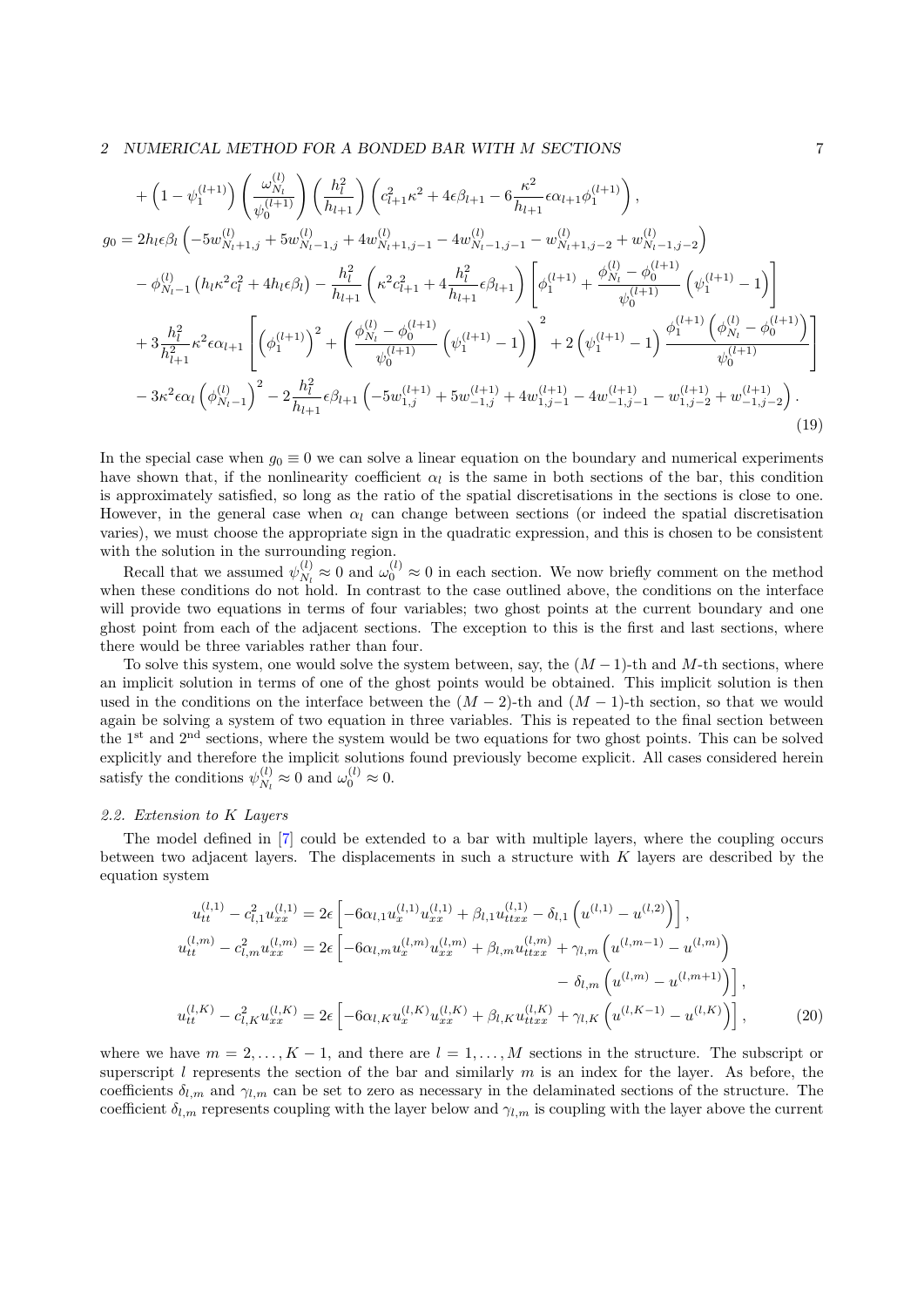# 3 NUMERICAL RESULTS 8

layer. Note that we have introduced coefficients in all layers; these could be scaled to appear in only certain layers but, as we only consider the extension of the numerical scheme here, we do not require this scaling.

This system could be solved using the method outlined in Section [2.1](#page-2-4) with a few modifications. When the discretisation is taken in the same way as before, using central difference approximations, the coupling terms will only appear at the current time step. Therefore, the matrices will take the same form as before i.e.  $(11)$  -  $(13)$  and the coupling terms are absorbed into the functions f. The conditions on the interface will have the same form with differing coefficients in the layers and therefore, as the functions  $u^{(l,m)}$  can be written in terms of the ghost points in a particular layer, we can solve for the ghost points in each layer independently. The details are omitted for brevity, however the extension is natural. In theory this system could be extended further by relaxing conditions on the coefficients of the bonding layer, as outlined in [\[7\]](#page-12-6), to obtain a more general long-wave model, where the bonding terms contain derivatives in  $x$  or nonlinear terms. So long as the coupling does not contain derivatives in  $t$ , the method outlined above could be extended to accommodate such a generalisation.

#### <span id="page-7-0"></span>3. Numerical Results

We use the numerical method described above to study the behaviour of strain solitary waves in a variety of layered elastic waveguides. Initially we will confirm the results of previous studies and then extend the analysis to the case of a finite delamination, as was done in [\[20\]](#page-13-3), however we will analyse the effect of a finite delamination using the direct numerical method rather than the semi-analytical method. This restriction was enforced by the limitation of the direct numerical method, as outlined in Section [2.](#page-1-0)

In all subsequent calculations we will take a strain solitary wave as the initial condition in the first section. To determine this initial condition, we find the strain solitary wave for the uncoupled equations by setting  $\delta_{(l)} = \gamma_{(l)} = 0$  in [\(1\)](#page-2-0) and find the strain solitary wave from the resulting equation. We construct the initial condition for  $w$  here and the initial condition for  $u$  can be constructed in a similar way. If we consider the equation for w in [\(1\)](#page-2-0), setting  $\gamma^{(l)} = 0$ , the strain solitary wave takes the form (denoting  $e(x, t) = w_x(x, t)$ )

<span id="page-7-1"></span>
$$
e(x,0) = -\frac{\left(v^2 - c^2\right)}{4\alpha\epsilon} \operatorname{sech}^2\left(\frac{\sqrt{v^2 - c^2}}{2v\sqrt{2\epsilon\beta}}\left(x + x_0\right)\right),\tag{21}
$$

where v can be thought of as the phase speed and  $x_0$  is the phase shift. To obtain the initial condition for the scheme we integrate  $(21)$  with respect to x to obtain

<span id="page-7-2"></span>
$$
w(x,0) = -\frac{v\sqrt{2\epsilon\beta}\sqrt{v^2 - c^2}}{2\alpha\epsilon} \left[ \tanh\left(\frac{\sqrt{v^2 - c^2}}{2v\sqrt{2\epsilon\beta}} (x + x_0)\right) - 1 \right],\tag{22}
$$

where the constant of integration is chosen so that the waves are propagating into an unperturbed medium. Therefore we have the initial condition for w given by  $(22)$  and, as we are taking the exact solitary wave solution in the first section of the bar, we could use the form of [\(22\)](#page-7-2) and calculate the solution at  $w(x, \kappa)$  as

$$
w(x,\kappa) = -\frac{v\sqrt{2\epsilon\beta}\sqrt{v^2 - c^2}}{2\alpha\epsilon} \left[ \tanh\left(\frac{\sqrt{v^2 - c^2}}{2v\sqrt{2\epsilon\beta}}\left(x - v\kappa + x_0\right)\right) - 1 \right],\tag{23}
$$

where  $v$  is as before. Similarly we could use a forward difference approximation in time for  $w$  and we obtain the solution for  $w(x, \kappa)$ , and numerical simulations have shown that both methods agree. The parameter v is chosen as  $v = \sqrt{c^2 + 4\alpha \epsilon A}$ , so that we have amplitude  $-A$  of the incident soliton.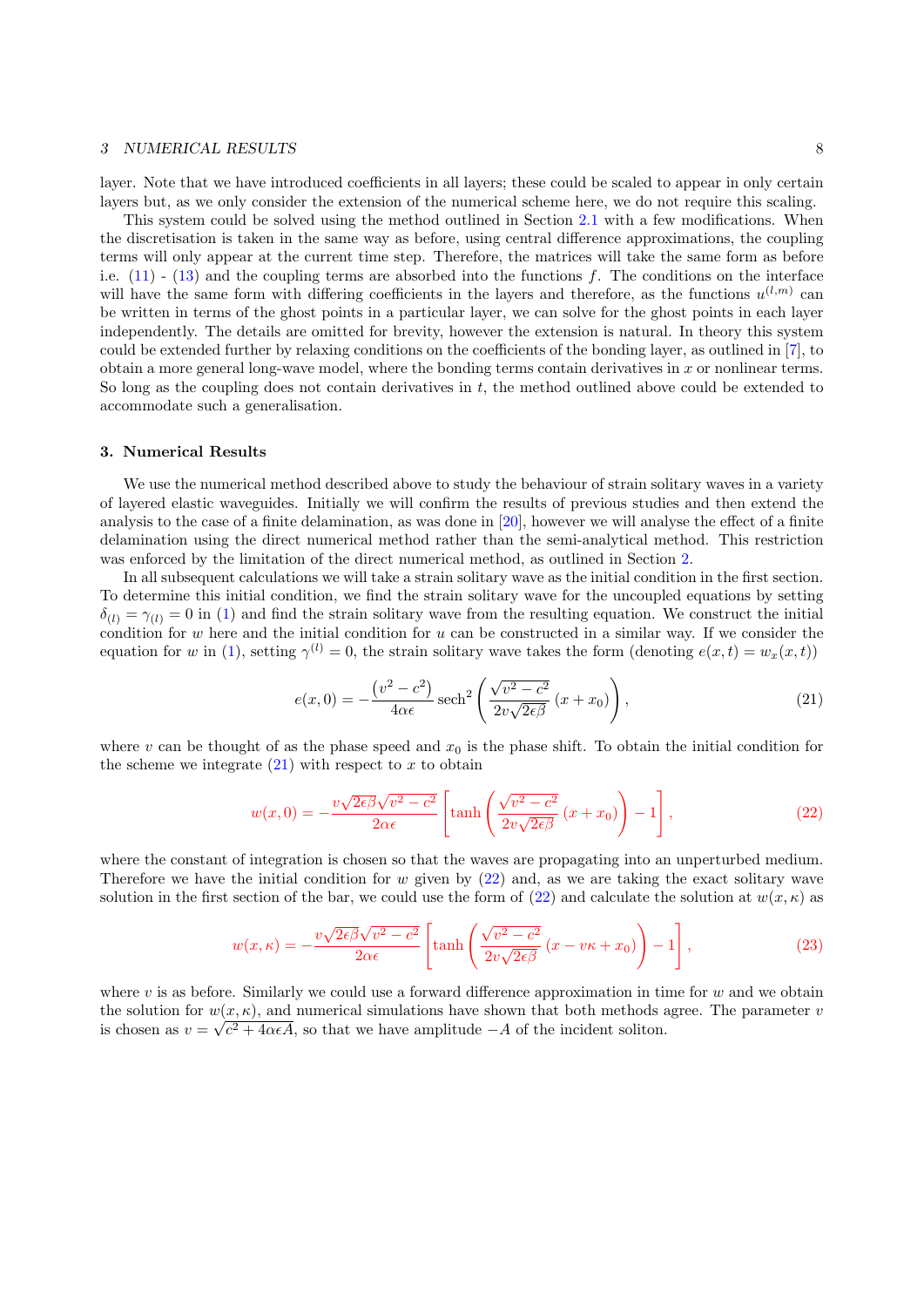# 3 NUMERICAL RESULTS 9

#### <span id="page-8-1"></span>3.1. Confirmation of Previous Results

We now use the numerical method outlined in Section [2](#page-1-0) to confirm the results obtained in [\[19\]](#page-13-2) and [\[20\]](#page-13-3). In the case of a perfect bond, following [\[19\]](#page-13-2), we solve [\(1\)](#page-2-0) with  $c = \alpha = 1$  and  $\beta$  takes the form

<span id="page-8-2"></span>
$$
\beta(n,k) = \frac{n^2 + k^2}{n^2 (1 + k^2)},\tag{24}
$$

where  $n$  is the number of layers in the bar and  $k$  is defined by the geometry of the waveguide, namely for a cross-section of width 2a and layers of height b, we have  $k = b/a$ . We set  $n = 4$  and  $k = 2$  and, to correspond with Figure 9 in [\[19\]](#page-13-2), we set  $x_0 = -50$  and  $A = -0.175$ . The result is plotted at  $t = 1000$  in Figure [2a](#page-8-0) and the difference between the results given by the two methods is plotted in Figure [2b](#page-8-0). We can see that there are clearly three solitons present, as predicted by the theory, and there is only a minor phase shift between the results, which can be accounted for by the corrected discretisation on the interface between sections. This difference is small as can be seen in Figure [2b](#page-8-0).

<span id="page-8-0"></span>

Figure 2: Comparison of the results in [\[19\]](#page-13-2) for  $n = 4$ ,  $k = 2$ , with amplitude  $A = -0.175$  and  $x_0 = -50$ . Result is plotted in (a) for the new method (blue, solid line) and previous method (red, dashed line), and the difference between the results given by the two methods is in (b).

The results in [\[20\]](#page-13-3) are now checked for the case when we have a delamination of finite length, and we assume that there is a homogeneous section attached to the left of the bar (e.g. Figure 7 in [\[20\]](#page-13-3)). To correspond with the results in [\[20\]](#page-13-3), we solve [\(1\)](#page-2-0) with the parameters  $\alpha = \beta = 1.05$ ,  $c = 1.025$ ,  $\delta = \gamma = 1/2$ ,  $\epsilon = 0.05$  and we take  $A = -0.25$ . The domain limits are set as  $x_0 = -600$ ,  $x_1 = -400$ ,  $x_2 = 0$ ,  $x_3 = 300$ ,  $x_4 = 1000$ . The agreement is similar in all sections and in both layers, so we only plot the results for the final bonded section and for the upper layer, and the difference between the schemes, in Figure [3.](#page-9-0) We can see again that there is excellent agreement between the results and, as before, there is a minor phase shift present as identified by the difference.

#### 3.2. Finite Delamination in Perfectly Bonded Bar

An extension of the preliminary studies in [\[19\]](#page-13-2) can be performed for the case when there is a finite delamination, as can be seen in Figure [1.](#page-1-1) This was done for the two-layered bar with a soft bonding in [\[20\]](#page-13-3), however this will be discussed in the next section. We consider three sections so set  $M = 3$ . There are many parameters in this problem so, following Section [3.1,](#page-8-1) we set  $\alpha_l = c_l = 1$  in all sections, in the bonded regions  $(l = 1, 3)$  we take  $\beta_l = 1$  and choose  $\beta_2$  in the delaminated region in accordance with [\(24\)](#page-8-2).

We want to study the effect of a finite delamination on the incident soliton, so we introduce the common measure Full Width at Half Magnitude (FWHM) of the incident soliton and the delamination length is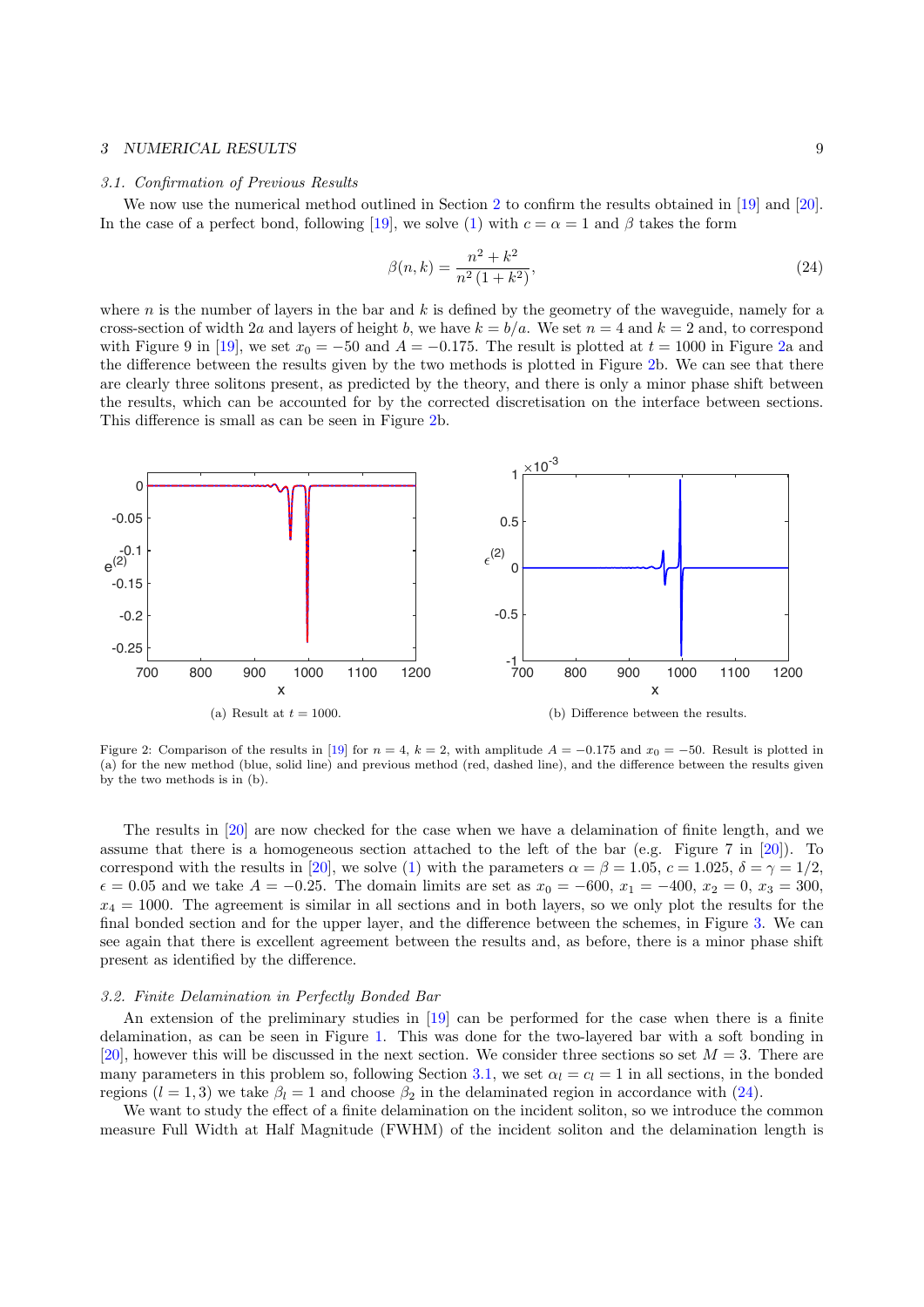<span id="page-9-0"></span>

Figure 3: Longitudinal strains in a two-layered bar with a soft bonding between the layers, in the upper layer, for a finite delamination. Result is plotted in (a) for the new method (blue, solid line) and previous method (red, dashed line), and the difference between the results given by the two methods is in (b). Parameters are  $\alpha = \beta = 1.05$ ,  $c = 1.025$ ,  $\delta = \gamma = 1/2$ .  $\epsilon = 0.05$  and we take  $A = -0.25$ .

calculated in terms of this measure. To determine a correspondence in the initial condition between v and the FWHM of the soliton, using  $(21)$ , we solve

$$
-\frac{\left(v^2 - c^2\right)}{4\alpha\epsilon} \operatorname{sech}^2\left(\frac{\sqrt{v^2 - c^2}}{2v\sqrt{2\epsilon\beta}} \frac{\text{FWHM}}{2}\right) = -\frac{\left(v^2 - c^2\right)}{8\alpha\epsilon} \quad \Rightarrow \quad v = \sqrt{-\frac{c^2 \text{FWHM}^2}{32\beta \operatorname{arccosh}\left(\sqrt{2}\right)^2 - \text{FWHM}^2}}. \tag{25}
$$

For a FWHM of 5 this corresponds to  $A \approx -0.2615$ . The domain boundaries are set as  $x_0 = -800$ ,  $x_1 = 0$ ,  $x_2 = \ell, x_3 = 1400$ , where  $\ell$  is the delamination length which we vary. The results are analysed at  $t = 1200$ and compared to the expected result. As an illustrative example, we consider the case when  $n = 2$  and  $k = 2$ and plot the results in each section of the bar, as shown in Figure [4.](#page-10-0) We can see that the incident soliton fissions in the delaminated section and these solitons change their shape in the second bonded region. This poses the natural question: can we predict the amplitude of the lead soliton in the bonded region and can it be used to determine the delamination length?

Let us recall from [\[6,](#page-12-5) [19,](#page-13-2) [20\]](#page-13-3) that the transmitted waves in each region of a perfectly bonded bar can be described by KdV equations, and that theoretical estimates can be made for the amplitude of the lead soliton in the delaminated region of such a structure using the results of the Inverse Scattering Transform (IST), assuming that the solitons in each region are well separated (c.f. equation (4.4) in [\[19\]](#page-13-2) and (3.58) in [\[20\]](#page-13-3)). This can be extended to calculate the predicted amplitude of the lead soliton in the second bonded region, and in terms of our variables we have

$$
A_3 = A_1 k_2^2 k_3^2, \quad k_2 = \frac{1}{2} \left( \sqrt{1 + \frac{8}{\beta_2}} - 1 \right), \quad k_3 = \frac{1}{2} \left( \sqrt{1 + 8\beta_2} - 1 \right), \tag{26}
$$

where  $A_1$  is the amplitude of the incident soliton i.e.  $A_1 = A$ ,  $A_3$  is the amplitude of the lead soliton in the second bonded region, and  $k_2$ ,  $k_3$  are the eigenvalues corresponding to the lead soliton amplitude, as determined by the IST. It follows that, as the length of the delaminated region is reduced, the amplitude of the lead soliton in the third region will tend towards the initial amplitude,  $A_1$ . Denoting the calculated numerical solution as Anum, we introduce a measure of the amplitude of the lead soliton in the third section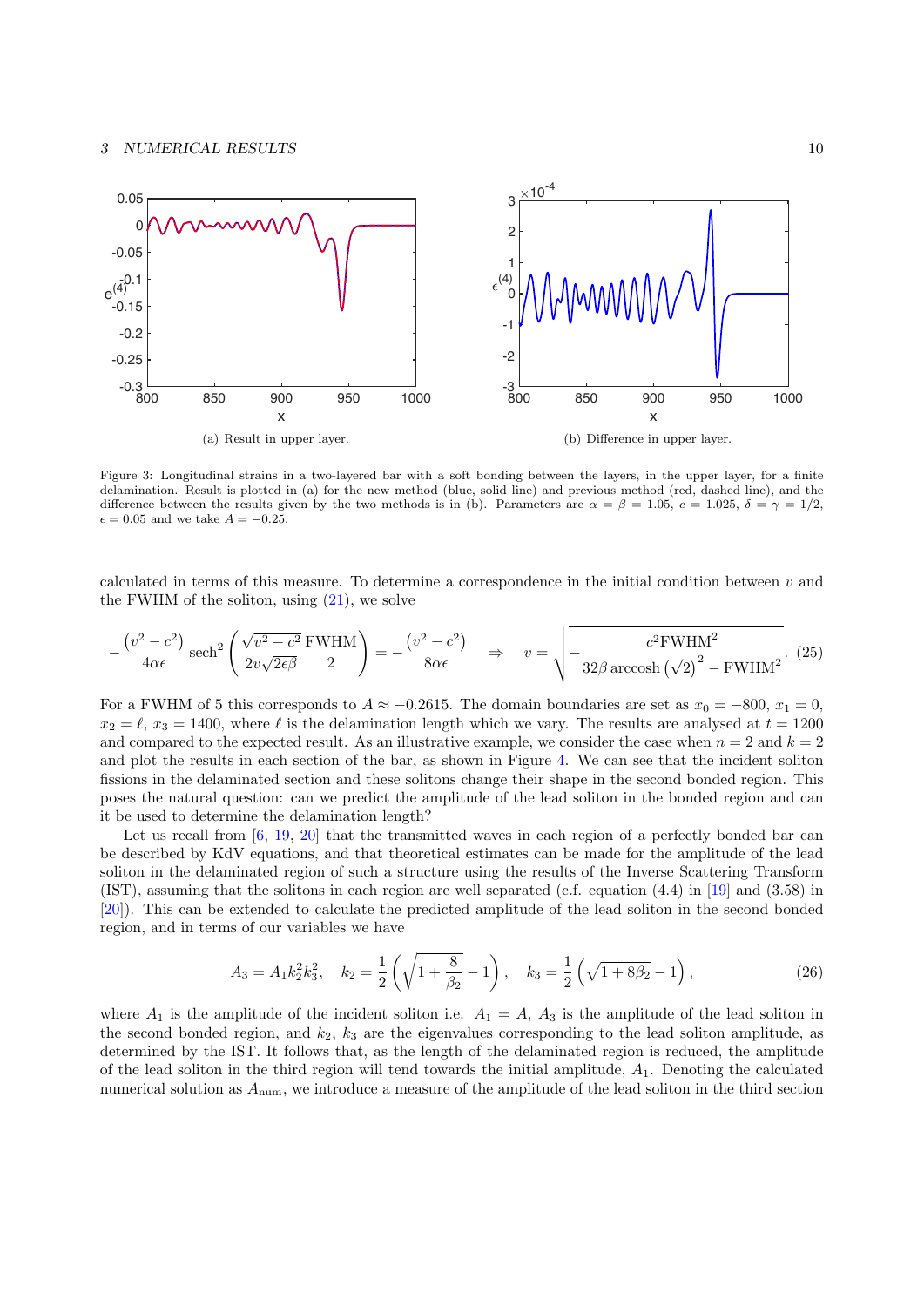# 3 NUMERICAL RESULTS 11

<span id="page-10-0"></span>

Figure 4: The solution in each section of a perfectly bonded bar with  $\alpha = c = 1$  in all sections,  $\beta = 1$  in sections 1 and 3 and  $\beta = 5/8$  in section 2, corresponding to  $n = 2$  and  $k = 2$ , with initial position  $x = -50$ . The delamination length is  $\ell = 300$ corresponding to 60 FWHM of the incident soliton i.e.  $A \approx -0.2615$ .

of the bar in comparison to the incident soliton as

$$
\sigma = \frac{A_{\text{num}} - A_1}{A_3 - A_1} \times 100. \tag{27}
$$

We note that the prediction is based upon the leading order weakly nonlinear solution, therefore the actual amplitude will be slightly different and this could be accounted for by higher order corrections, which are beyond the scope of this study.

We consider two cases: the effect of varying  $\beta$  for fixed  $\epsilon$ , and varying  $\epsilon$  for fixed  $\beta$ . In each case we assume  $\ell$  varies from  $\ell = 0$  to  $\ell = 400$  in steps of 2.5 × FWHM. We denote the value of  $\ell$  in terms of the FWHM of the incident soliton in Figures [5](#page-11-1) and [6.](#page-11-2)

For the case of varying  $\beta$ , we take  $n = 2, 3, 4$  and  $k = 1, 2, 3$  and analyse the value of  $\sigma$  at various delamination lengths, for an appropriate range of  $\beta$  values in Figure [5a](#page-11-1). We can see that, as  $\beta$  decreases, for a fixed value of  $\sigma$  the corresponding value of  $\ell$  increases. Furthermore, for a given structure the value of β is known and, if a value of  $\sigma$  can be measured in the bonded region, the corresponding delamination length,  $\ell$ , can be found. The effect of varying  $\epsilon$  instead of  $\beta$  is shown in Figure [5b](#page-11-1). Similarly to the previous case as  $\epsilon$  decreases, for a fixed value of  $\sigma$ , the corresponding value of  $\ell$  increases and we can determine the delamination length for a known value of  $\beta$  and  $\epsilon$  for a measured value of  $\sigma$ .

## 3.3. Finite Delamination in Bar with Soft Bonding

Let us consider the case of a finite delamination in a bar with a soft bond between the layers. This was previously studied in [\[20\]](#page-13-3) but the results were for the semi-analytical numerical technique only, due to the limitations of the direct numerical method. We now compute the results using our improved numerical method and compare to the previous results in [\[20\]](#page-13-3), as well as investigating the effect of varying  $\epsilon$ . In contrast to the previous case for a perfectly bonded bar, the leading order weakly nonlinear solution is governed by coupled Ostrovsky equations in the bonded regions and therefore we cannot use the IST to predict the amplitude of the waves in the second bonded region. Therefore, following [\[20\]](#page-13-3), we denote the amplitude of the soliton or wave packet in each region as  $A_l$ , where l is the region, and therefore we have the measure

$$
\varsigma = \frac{|A_4 - A_2|}{A_2} \times 100,\tag{28}
$$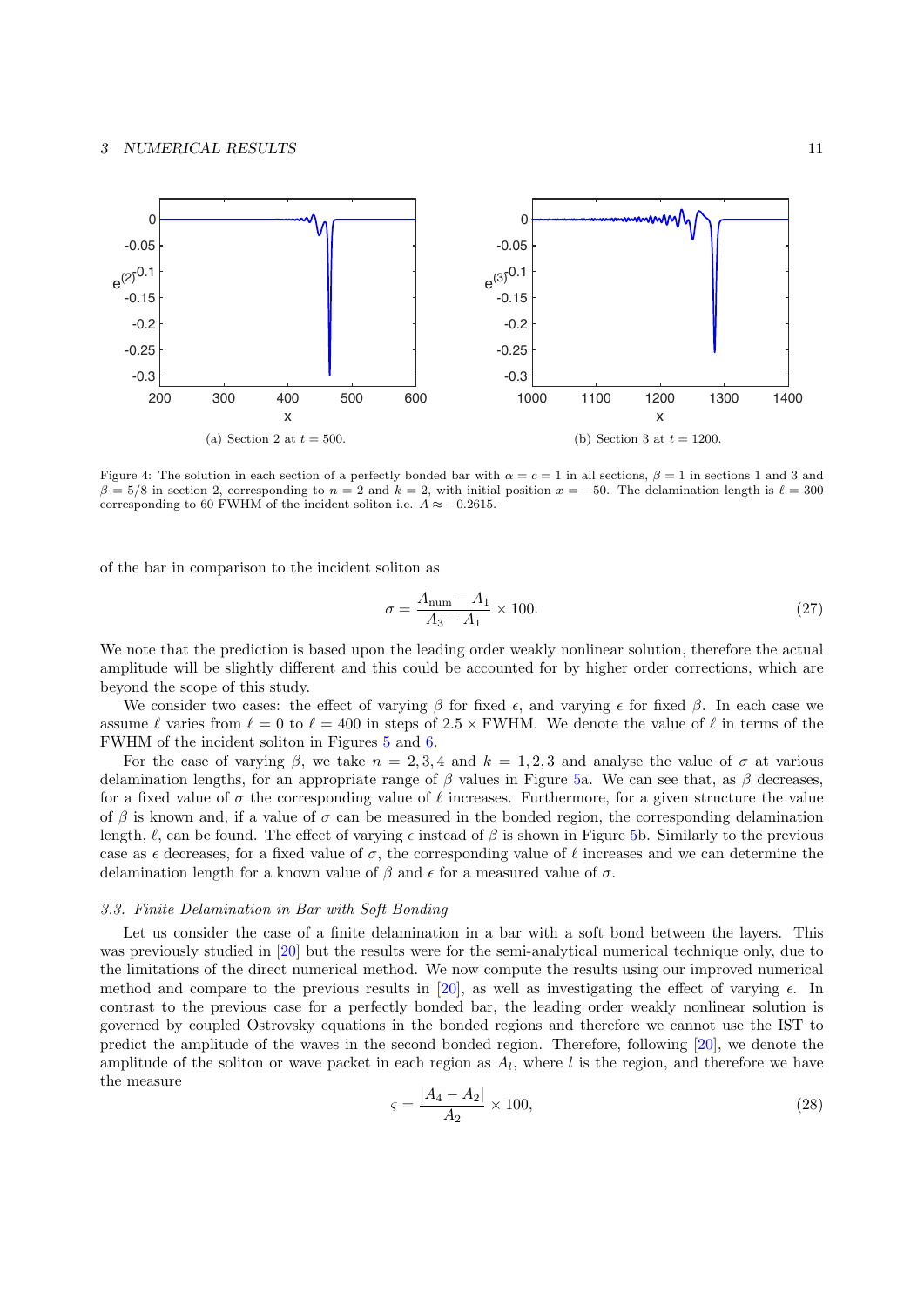# 4 CONCLUSIONS 12

<span id="page-11-1"></span>

Figure 5: Graphs of the change in amplitude of the lead transmitted soliton in comparison to the incident soliton, as measured by σ. Graph (a) corresponds to changing values of β (changing the geometry of the waveguide), while graph (b) corresponds to changing values of  $\epsilon$ .

<span id="page-11-2"></span>where  $A_2$  is the amplitude of the radiating solitary wave in the first bonded region and  $A_4$  is the amplitude of the main wave structure in the second bonded region. The results are plotted for various values of  $\epsilon$  in Figure [6.](#page-11-2) The same result that was observed for the perfectly bonded bar applies here i.e. as the value of  $\epsilon$ is decreased, the value of  $\ell$  increases by the same factor, for a fixed value of amplitude decrease.



Figure 6: Graph of the change in amplitude of the main wave structure in the second bonded region, in comparison to the radiating solitary wave in the first bonded region, as measured by  $\varsigma$ , for various values of  $\epsilon$ .

The results in Figure [6](#page-11-2) can be compared to the corresponding results for the semi-analytical method in [\[20\]](#page-13-3), which are presented for  $\epsilon = 0.05$  and therefore we compare to the corresponding line in Figure [6](#page-11-2) (the lowest line). These results are in agreement and this suggests that the results for the semi-analytical method are comparable to the direct numerical method, as before. Here we have extended the results from [\[20\]](#page-13-3) to show the range of results for different values of  $\epsilon$  and a larger delamination length.

# <span id="page-11-0"></span>4. Conclusions

In this paper we have developed an improved numerical technique for the system of Boussinesq-type equations describing long longitudinal waves in a layered elastic bar with delamination. This system consists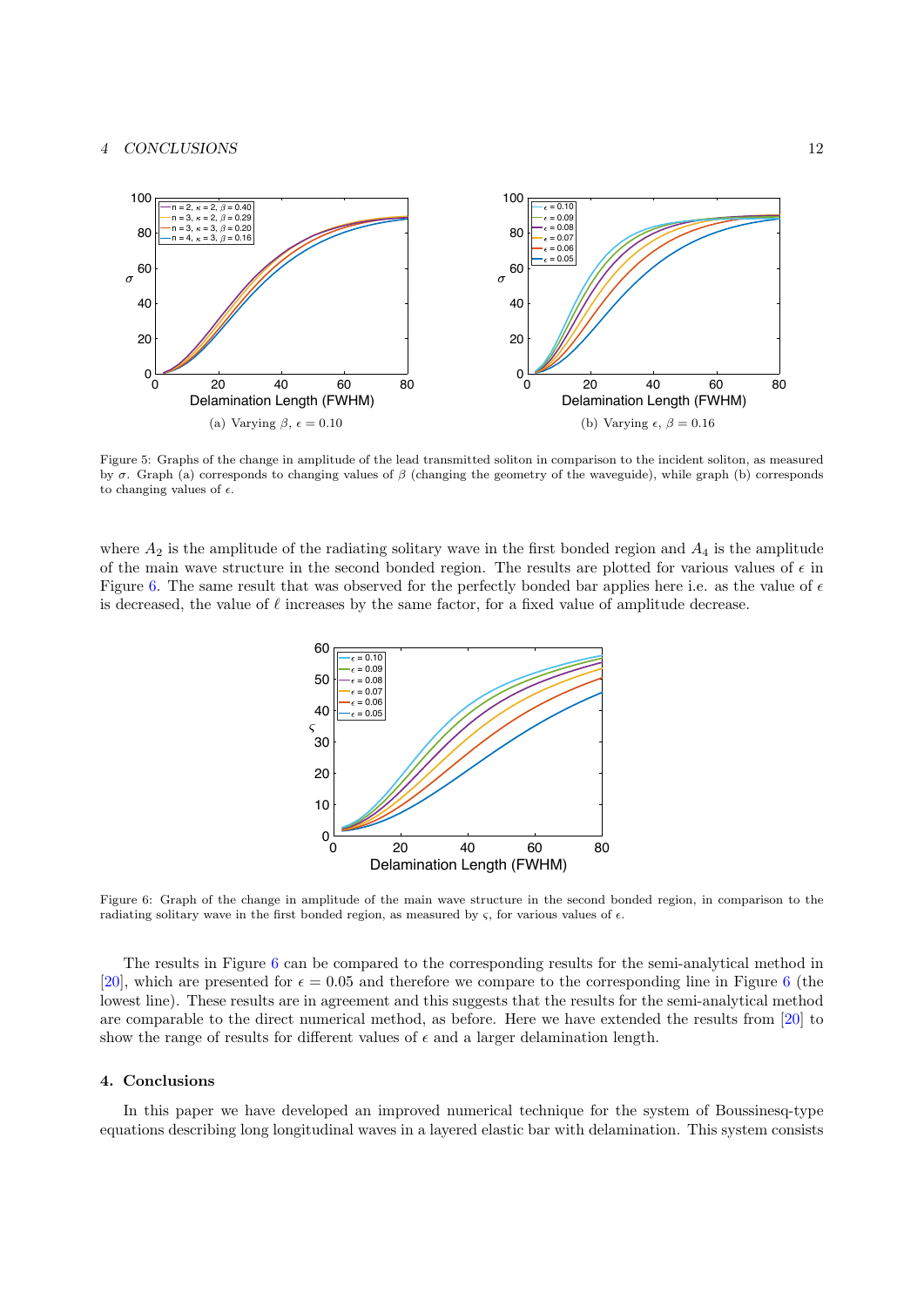#### 4 CONCLUSIONS 13

of uncoupled or coupled Boussinesq equations in each section of the bar with continuity conditions on the interface. A numerical technique for such systems was introduced previously in [\[19\]](#page-13-2) and extended in [\[20\]](#page-13-3), however this method was limited to only two sections at a time. The work in this paper has introduced an improved technique that allows for the solution to be computed in all sections of a bar at the same time, for any number of sections and layers.

This improved numerical technique was used to compute the solutions observed in the previous studies, to confirm its validity. The results are in excellent agreement with a minor phase shift and confirm that the numerical technique is generating consistent results. We then computed the results for a finite delamination in a bar with a soft bonding and again found excellent agreement with the previous results. The study was extended to the case when the value of  $\epsilon$  varies and we showed that the length of the delamination could be determined from the changes to the incident soliton, specifically the amplitude of the leading wave packet. The same approach was used for the perfectly bonded bar and results were determined for varying  $\beta$  and  $\epsilon$ . where the delamination length can again be determined from the amplitude changes.

This improvement addressed the limitations of the previous model and allows for the modelling of a wider range of configurations of the bar. Furthermore, it allows for the reflected waves to be studied as well as the transmitted waves in each section of the bar, a clear improvement on previous direct numerical methods. It was also shown that the method can be extended to the case with multiple layers and different coupling terms, as previously theorised in [\[7\]](#page-12-6). These extensions lie beyond the scope of this study.

## Acknowledgements

The author would like to acknowledge that the type of problem solved by this numerical method originated from a PhD project, funded by an EPSRC bursary, devoted to the modelling of nonlinear waves in layered elastic waveguides with delamination under the supervision of K. R. Khusnutdinova. The author would like to thank the supervisor for posing the problems discussed herein.

#### References

- <span id="page-12-0"></span>[1] A. M. Samsonov, Strain Solitons in Solids and How to Construct Them, CRC Press, 2001.
- <span id="page-12-1"></span>[2] A. V. Porubov, Amplification of Nonlinear Strain Waves in Solids, World Scientific, 2003.
- <span id="page-12-2"></span>[3] G. V. Dreiden, Y. I. Ostrovsky, A. M. Samsonov, I. V. Semenova, E. V. Sokurinskaya, Formation and propagation of deformation solitons in a nonlinearly elastic solid, Zh. Tekh. Fiz. 58 (1988) 2040–2047.
- <span id="page-12-3"></span>[4] A. M. Samsonov, G. V. Dreiden, A. V. Porubov, I. V. Semenova, Longitudinal-strain soliton focusing in a narrowing nonlinearly elastic rod, Phys. Rev. B 57 (1998) 5778.
- <span id="page-12-4"></span>[5] I. V. Semenova, G. V. Dreiden, A. M. Samsonov, On nonlinear wave dissipation in polymers, Proc. SPIE, Optical Diagnostics 5880 (2005) 588006.
- <span id="page-12-5"></span>[6] K. R. Khusnutdinova, A. M. Samsonov, Fission of a longitudinal strain solitary wave in a delaminated bar, Phys. Rev. E 77 (2008) 066603.
- <span id="page-12-6"></span>[7] K. R. Khusnutdinova, A. M. Samsonov, A. S. Zakharov, Nonlinear layered lattice model and generalized solitary waves in imperfectly bonded structures, Phys. Rev. E 79 (2009) 056606.
- <span id="page-12-7"></span>[8] G. V. Dreiden, K. R. Khusnutdinova, A. M. Samsonov, I. V. Semenova, Comparison of the effect of cyanoacrylate- and polyurethane-based adhesives on a longitudinal strain solitary wave in layered polymethylmethacrylate waveguides, J. Appl. Phys. 104 (2008) 086106.
- <span id="page-12-8"></span>[9] G. V. Dreiden, A. M. Samsonov, I. V. Semenova, K. R. Khusnutdinova, Observation of a radiating bulk strain soliton in a solid-state waveguide, Tech. Phys. 56 (2011) 889–892.
- <span id="page-12-9"></span>[10] G. V. Dreiden, K. R. Khusnutdinova, A. M. Samsonov, I. V. Semenova, Bulk strain solitary waves in bonded layered polymeric bars with delamination, J. Appl. Phys. 112 (2012) 063516.
- <span id="page-12-10"></span>[11] G. V. Dreiden, A. M. Samsonov, I. V. Semenova, Observation of bulk strain solitons in layered bars of different materials, Tech. Phys. Lett. 40 (2014) 1140–1141.
- <span id="page-12-11"></span>[12] K. R. Khusnutdinova, K. R. Moore, Initial-value problem for coupled Boussinesq equations and a hierarchy of Ostrovsky equations, Wave Motion 48 (2011) 738–752.
- <span id="page-12-12"></span>[13] R. H. J. Grimshaw, K. R. Khusnutdinova, K. R. Moore, Radiating solitary waves in coupled Boussinesq equations, IMA J. Appl. Math. 82 (2017) 802–820.
- <span id="page-12-13"></span>[14] C. F. Gerald, P. O. Wheatley, Applied Numerical Analysis, World Student Series, Addison-Wesley, 1984.
- <span id="page-12-14"></span>[15] G. D. Smith, Numerical Solution of Partial Differential Equations: Finite Difference Methods, Oxford Applied Mathematics, Clarendon Press, 1985.
- <span id="page-12-15"></span>[16] P. G. Drazin, R. S. Johnson, Solitons: An Introduction, Cambridge University Press, 1989.